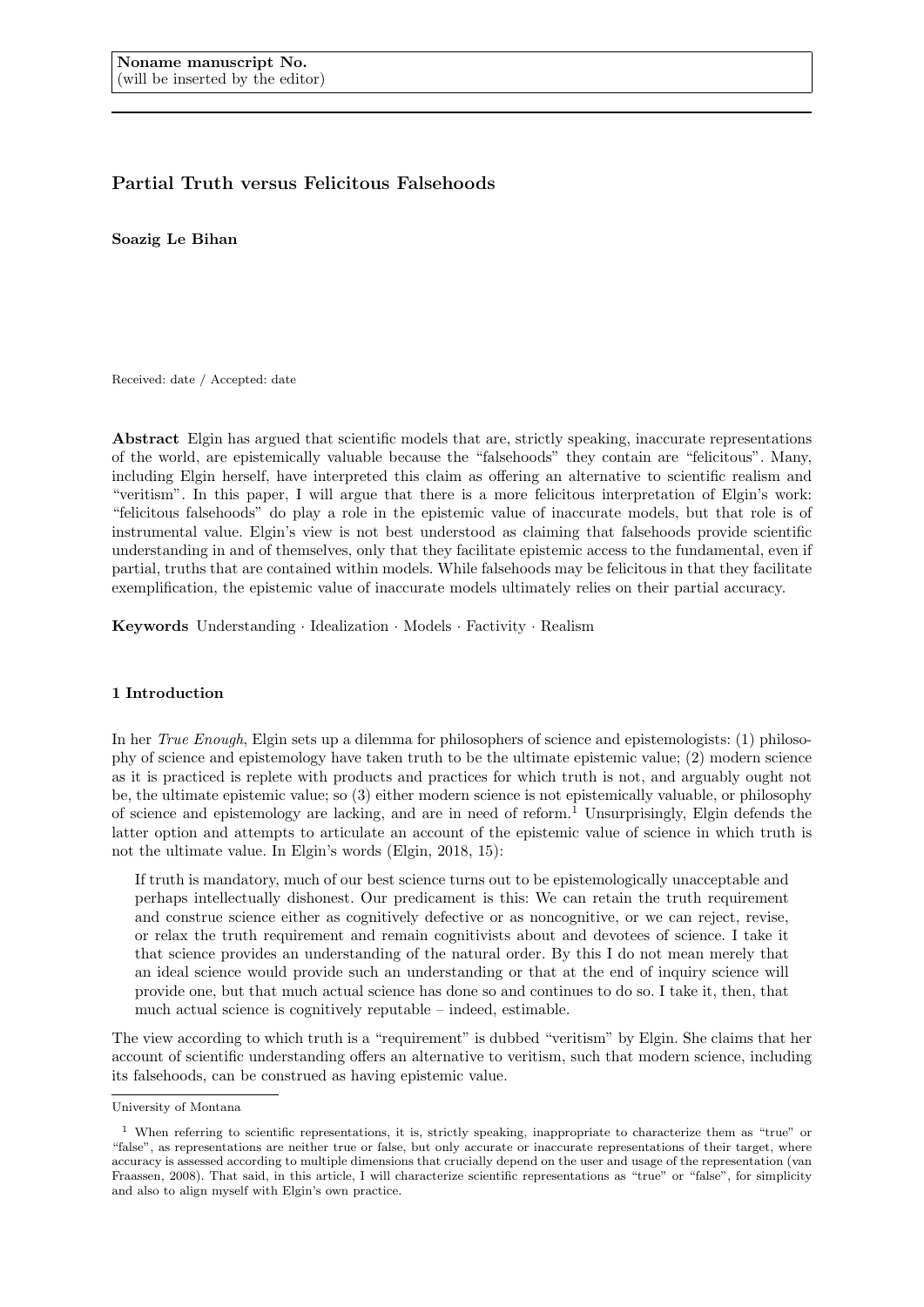The starting point of this paper is to note that Elgin's challenge to philosophy of science and epistemology is both legitimate and important. That said, I will argue in Section 2 that by her own definition of veritism, Elgin's view is veritist, contrary to her claims. In Section 3, I will demonstrate that her arguments against veritism are faulty. Finally, in Section 4, I will characterize how her view importantly and insightfully differs from typical veritist accounts. Overall, the conclusion is that Elgin's account of the epistemic value of scientific representations containing falsehoods is original and important, but not for the reasons she claims it is.

## 2 Elgin: Veritism and Partial Truth

The main goal of this section is to argue that, despite her claims to the contrary, Elgin's view is "veritist" by her definition of that term, which will be specified below (Subsection 2.1). On Elgin's view, I will argue, the epistemic value of scientific products containing blatant falsehoods is grounded in truth. Granted, scientific products are valuable under her account even if they are only *partially* true, but truth is still a"requirement" (Subsection 2.2). In fact, her view aligns itself with many other philosophers of science who take partial truth to be a necessary condition for epistemic value (Subsection 2.3). Overall, the conclusion of the section is that Elgin's view fails to provide an alternative to veritism and is instead well-alligned with the views of philosophers that count as veritists by Elgin's definition.

#### 2.1 Elgin's Definition of Veritism

It is important to specify how Elgin defines the notion of veritism for the sake of this paper. At the beginning of her discussion, Elgin defines veritism as the view according to which truth is the sole, necessary and sufficient standard of epistemic value (Elgin, 2018, 9-10):

According to veritism, truth-conduciveness is the appropriate standard of assessment for epistemic policies, practices, and their products. [my emphasis]

That said, Elgin relaxes this definition in the ensuing discussion (Elgin, 2018, 10-11). If truth is the sole, necessary and sufficient standard of epistemic value, then any truth is epistemically valuable. But if that's the case, then accumulating trivial truths is epistemically valuable. Since that's not acceptable, Elgin explains, veritists have amended their views in various ways. She mentions several authors who she takes to have followed that path: Pritchard, Sosa, Treanor, and Hetherington. The common theme is that, in the face of the problem of trivial truths, these authors have distinguished between different degrees of "quality" of truths which provide different degrees of epistemic value. On Sosa's account, for example, true beliefs are valued only if they are the result of the application of intellectual virtues (Sosa, 2007). Treanor argues to the effect that not all truths "weigh" the same: some truths weigh more because they are more conducive to increasing knowledge and reducing ignorance than others. Just like gold miners look for great veins of gold rather than flakes or dust, epistemic agents look for truths that promise to yield more truths (Treanor, 2013). Neither Sosa nor Treanor thus takes mere truth to be the sole, necessary and sufficient standard of epistemic value. That said, in Elgin's view, they remain veritist, because, still, in their views, "truth is epistemically central" (Elgin, 2018, 11). I take this to mean that veritism is the view according to which:

- considerations of truth are necessary, even if not always sufficient, when assessing epistemic value;
- when other considerations apply, truth is always of central concern.

In what follows, it will be shown that, under this definition, Elgin's account of the epistemic value of scientific representations containing blatant falsehoods is veritist.

## 2.2 Elgin's Veritism

Remember that Elgin's starting point is that scientific products that contain blatant falsehoods are a challenge for veritism. Now Elgin admits that not all scientific products containing falsehoods will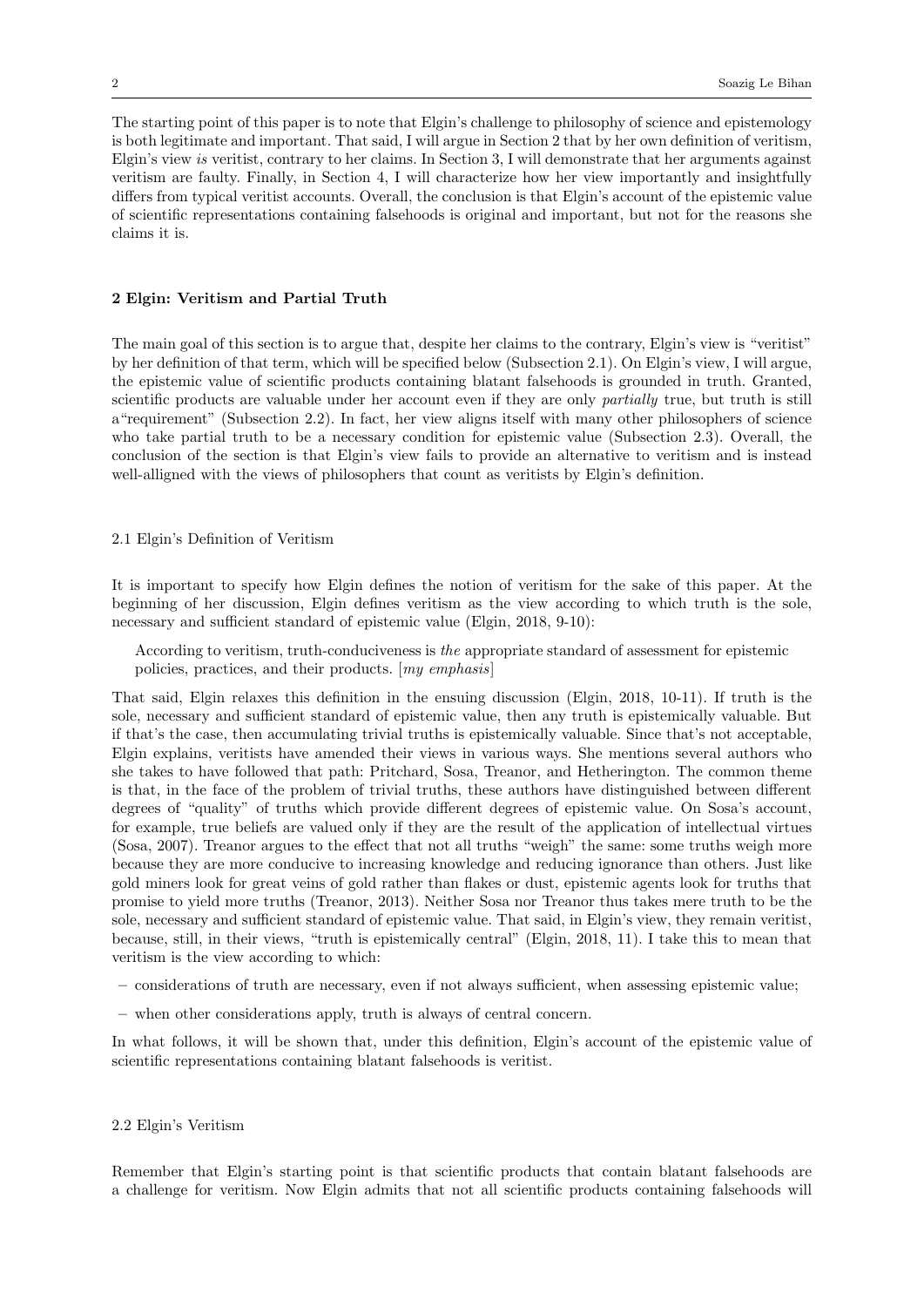be problematic. For instance, scientific theories and models that have been articulated in the past but have since been found to be inaccurate representations of the world cause no trouble for veritism. The reason is that, while they do indeed contain falsehoods, they have been rejected precisely for reasons in alignment with veritism. Such instances of scientific falsehoods are not epistemically valuable in themselves. If they are valuable, they are so in a derivative and instrumental way, i.e. as steps toward theories that are relatively closer to the truth. Similarly, anomalies are instances of scientific falsehoods that are not problematic for veritism. Anomalies are typically taken to be an indicator that our scientific representations are inaccurate and hence in need of modification. In other words, anomalies point to falsehoods that scientists hope to see disappear. As such, they are not valued for themselves: if they are valued at all, it is only in a derivative and instrumental way, i.e. as steps toward theories that are relatively closer to the truth. Truth thus remains the standard of epistemic value of scientific practice in these two contexts. Veritism can only be challenged by instances of scientific falsehoods that would be valued for themselves and of which the epistemic value would not be instrumental and derivative vis-à-vis the value of truth.

Highly idealized models are promising candidates to challenge veritism because many of them contain falsehoods that are not taken to be defects but rather valuable assets.<sup>2</sup> Some of Elgin's favorite examples of this kind of model are also classic examples in the literature: the ideal gas model and the Hardy-Weinberg model in population genetics. The former represents gases as made of dimensionless molecules interacting only by colliding perfectly elastically with one another and the walls of the container. The latter represents the genetic variation of a population that is isolated from all evolutionary forces, is infinite, and features random mating. These kinds of idealizations are clearly blatantly false, or, as Elgin puts it, they "are true of nothing real" (Elgin, 2018, 15). Dimensionless molecules with no intermolecular attraction do not exist. Populations that are infinite and mate randomly do not exist either. And yet, both models are considered as epistemically valuable: they are taken to provide us with some understanding of gas behavior and population genetics. The question is how.

Elgin's answer to that question is that scientific models need not be completely true to be epistemically valuable, all they need to be is "true enough". In other words, epistemic value is a threshold issue, not an all-or-nothing issue as the veritist, according to Elgin, would require. Now what does it take to be "true enough"? According to Elgin, scientific claims are true enough if (Elgin, 2018, 15-28):

- 1. they constitute close approximations; or
- 2. they constitute not-so-close approximations that are practically useful in contrast to some intractable truth; or
- 3. they isolate features of target systems that we deem important.

What is interesting is that none of this stands in conflict with veritism as defined by Elgin. Remember that, according to Elgin's definition, veritism is the view that truth is a necessary condition for epistemic value, and a consideration of central concern even when other conditions apply. By that definition, my contention is that Elgin's account of why the products and practices described above are epistemically valuable is consistent with veritism.

Let us begin with close approximations. Close approximations are approximations to the truth, and are assessed on the basis of how close to the truth they are. Approximations that would not closely approximate truth would not count as epistemically valuable in this context. Truth is thus a necessary condition and central concern in this account of the epistemic value of close approximations, which is consistent with veritism.

Second, not-so-close approximations that are practically useful are accepted, according to Elgin, because their deviations from truth is not too detrimental to the possibility of using the models for prediction (and possibly explanation). So, such approximations are still monitored and assessed with an eye towards truth. They can easily be described as a "second best" option: getting to the truth would be preferred, but, given that the truth is "intractable", perhaps because of the complexity of the target system, one

<sup>2</sup> Elgin also takes thought experiments to be promising candidates to challenge veritism. She argues that the veritist cannot account for the epistemic value of thought experiments because they are "morally, practically, and physically unfeasible" (Elgin, 2018, 15). It is unclear how exactly the moral, practical, or physical feasibility of an experiment bears on the truth of the scientific claims that are made in relation to the thought experiment. I will not discuss this issue any further in this paper: suffice it to say, Elgin's claim is at least controversial, as many would argue that thought experiments are typically valuable because they afford knowledge, which implies that their epistemic value is related to truth (e.g. Norton  $(2004)$ ).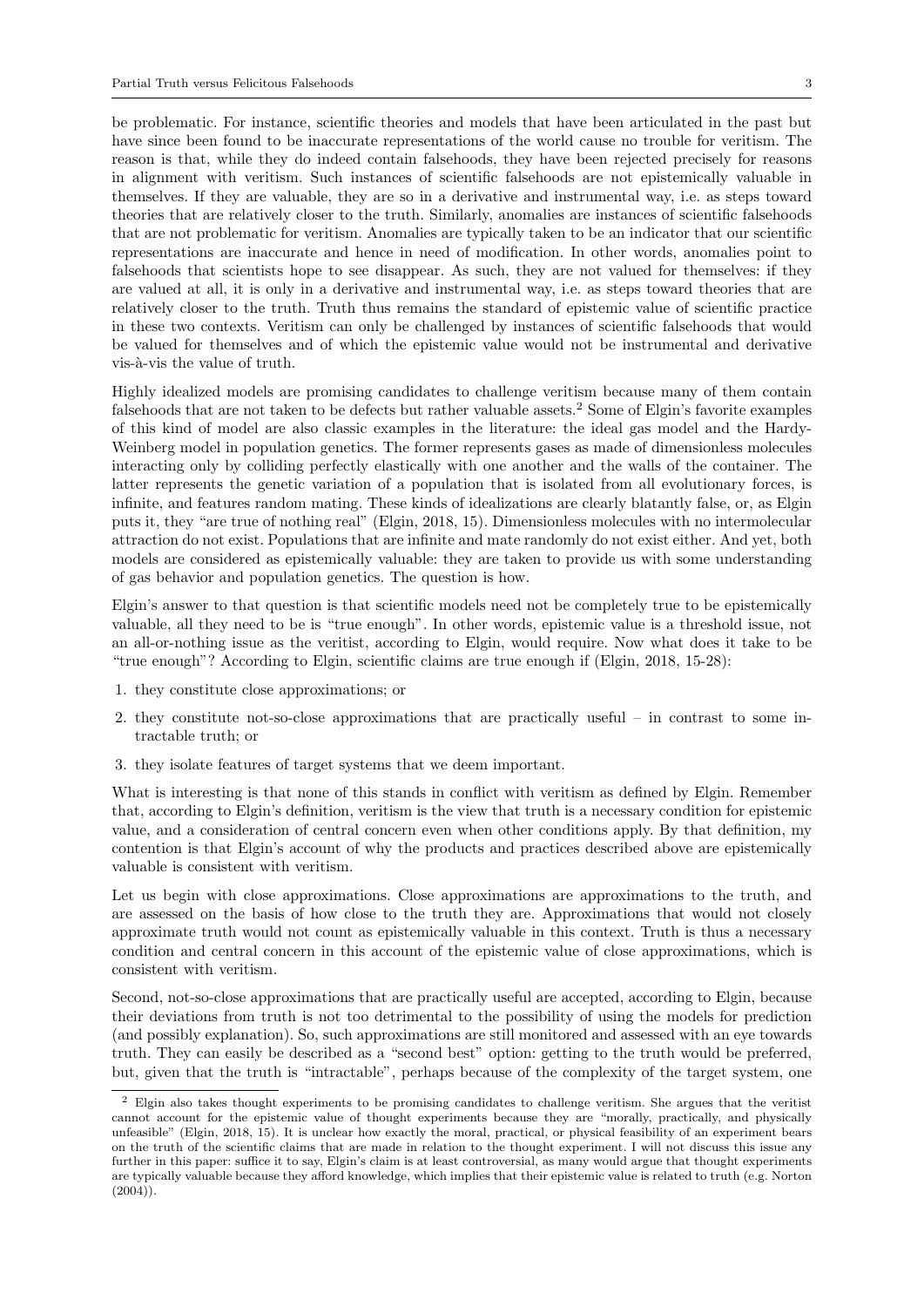settles for a not-so-close-but-tractable approximation instead. The approximation would not be valuable, however, if it was not allowing for true predictions, i.e. for a true description of the target system's behavior under certain conditions. So a minimal requirement of truth is thus still in operation, and truth is still of central concern even if other considerations, in this case of tractability, apply. Again, Elgin's account is consistent with veritism.

Finally, the notion that models isolate features of target systems that we deem important implies that models accurately represent these important features. In other words, such models are partially accurate or partially "true" representations of the world. They are epistemically valuable, according to Elgin, because they get something right about the world. Hence, here again, truth is a necessary condition and central concern for epistemic value, and Elgin's account is consistent with veritism.

That Elgin has failed to cut ties with veritism is clear in the following quote, which concludes her discussion of the epistemic value of scientific models containing falsehoods.(Elgin, 2018, 28):

The foregoing examples show that in some cognitive contexts we accept claims that we do not consider true. But we do not indiscriminately accept falsehoods either. The question then is, what makes a claim acceptable? Evidently, to accept a claim is not to take it to be true, but to take it that the claim's divergence from truth, if any, is negligible. As Strevens (2008) puts it, the divergence from truth is not a difference maker. The divergence need not be small, but whatever its magnitude, it can be safely neglected. We accept a contention, I suggest, when we consider it true enough. The success of our cognitive endeavors indicates that we are often right to do so. If so, a contention is acceptable when its divergence from truth is negligible. In that case it is true enough.

So, scientific claims are epistemically valuable only if they are true enough and they are true enough only if the divergence from truth is negligible. In other words, truth is still a necessary condition and central concern when assessing epistemic value. Given that it is most often than not somewhat intractable, however, one needs to relax their standard, and accept scientific claims which are partially false whenever the falsehoods included are "negligible". Importantly, counting as negligible is determined by the standard of truth. Again, Elgin's account is perfectly consistent with the veritist ideal of the truth being a necessary condition and central concern for epistemic value. In fact, I will argue below, Elgin's account is consistent with many other accounts of the epistemic value of scientific representations containing blatant falsehoods that would qualify as "veritist" under her definition. What all these accounts, including Elgin's, have in common, is that these representations possess epistemic value essentially because they are partially true.

2.3 Veritism and Partial Truth

The main problem with Elgin's argument to the effect that her account stands in conflict with veritism is that, while she explicitely defines veritism as the view that takes truth to be a necessary condition and central concern for epistemic value, she then argues as if it involved a much stronger commitment to truth. Her argument relies on the assumption that "abject fidelity to truth [be] required" (Elgin, 2018, 27) by the veritist, such that no scientific models containing any degree of falsehoods could be deemed valuable. But of course that is not the case. One can take truth to be necessary condition and central concern for epistemic value and value scientific models containing falsehoods as long as they also meet the truth requirement to some extent. The analysis of Elgin's own account of the epistemic value of scientific models containing falsehoods is a case in point. The vast majority of philosophers of science who would agree to be called "veritist" under her definition would not agree to commit to a requirement of "abject fidelity to truth". They would instead consider models that are partially true to be epistemically valuable. In fact, they would do so for similar reasons as Elgin does.

The fact that Elgin refers to Strevens in the quote above is telling, as he is one of the clear examples of philosopher of science whose views align themselves with the veritist ideal as defined by Elgin, but without a requirement of complete truth. According to Strevens (Strevens, 2008):

- scientific understanding is nothing more than grasping scientific explanations,
- scientific explanations are nothing but causal explanations, and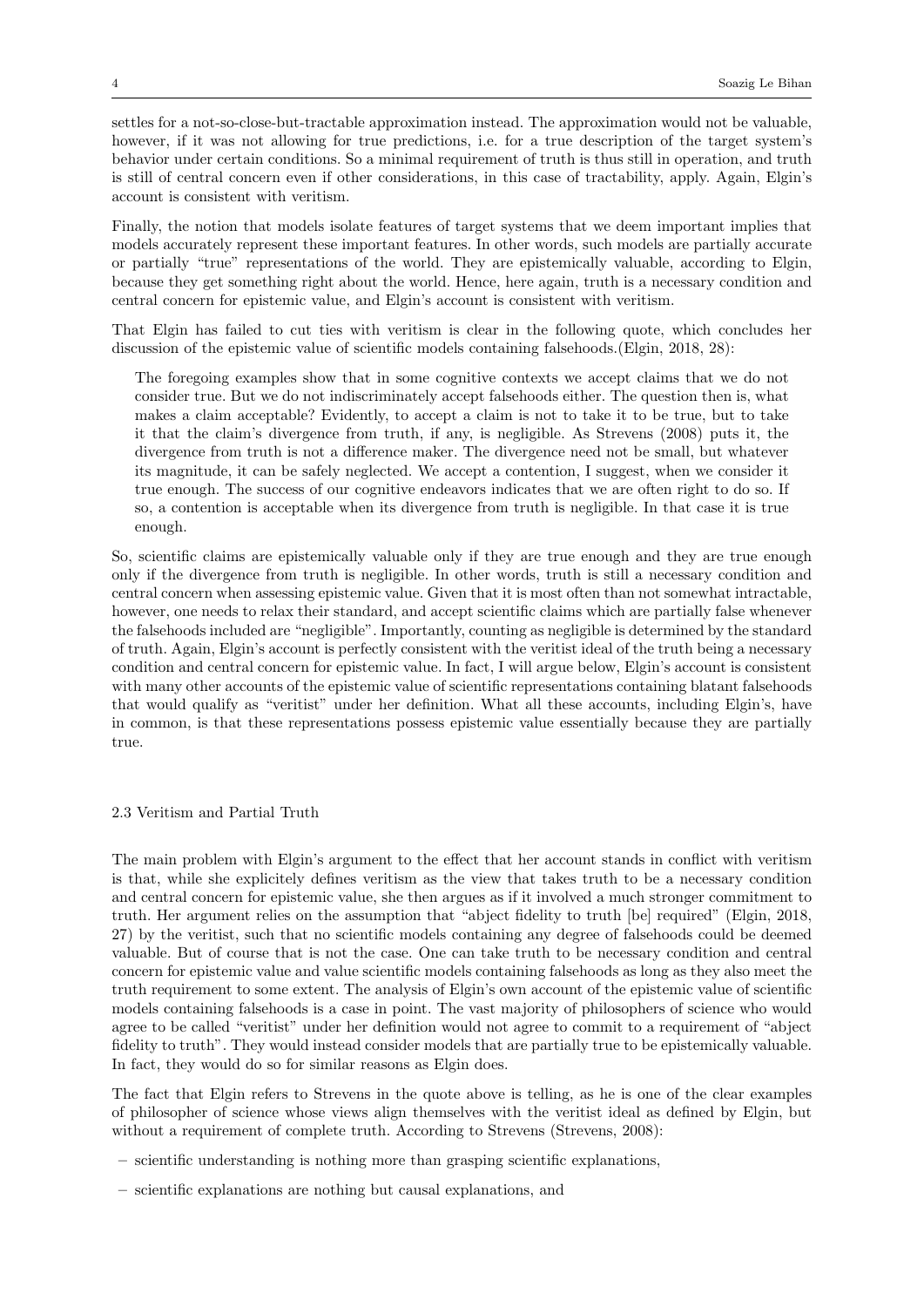– causal explanations are those that provide a minimal and sufficient set of true difference-makers for the target phenomena.

Idealized models, on Strevens' view, are epistemically valuable if and only if:

- they accurately represent a minimal and sufficient set of difference-makers; and
- they only inaccurately represent non-difference-makers.

In other words, idealized models are epistemically valuable on Strevens' view only because of the truths they contain. Scientific falsehoods are acceptable if and only if none of them are about the differencemakers, i.e. none of these falsehoods are of the important processes at play in the production of the phenomena. On Strevens' account, truth is thus a necessary condition and a central concern for epistemic value.

So Strevens' account is consistent with veritism as defined by Elgin and also consistent with models containing falsehoods being epistemically valuable. This in turns implies that, if Elgin takes her account to be compatible with Strevens, then she must take it to be compatible with veritism, and she must take veritism to be compatible with partially true models being epistemically valuable.

Other examples of authors who would happily be called "veritist" by Elgin's definition and still value partially true models include Mizrahi, who takes models that provide close approximations or not-soclose-but-useful approximations as epistemically valuable on the basis of truth-related considerations. Close approximations are close approximations to true representations: the closer to truth, the better. Truth is the standard. He also takes not-so-close-but-useful approximations as epistemically valuable: the ideal gas law, for example, is valuable because, Mizrahi claims, it gives accurate predictions regarding the behavior of the target systems under certain conditions (Mizrahi, 2012, 242):

The behavior of gases usually agrees with the predictions of the Ideal Gas Law when the temperature of a gas is not close to its liquefaction point and when pressure is approximately under 10 atm.

Mizrahi takes this view to be perfectly compatible with a "partial-truth" account of the epistemic value of scientific models (Mizrahi, 2012, 245):

The Ideal Gas Law doesn't give us the truth, the whole truth, and nothing but the truth about the behavior of gases. Rather, it tells a partial, true story about the behavior of certain gases under specified conditions. Admittedly, there are deviations from ideal-gas behavior. But scientists know that and, presumably, the law is not meant to have universal scope.

Elgin articulates two types of objection to accounts à la Mizrahi (Elgin, 2018, 28-31). The first is to claim that not all idealizations are close approximations to the truth: in the case of the ideal gas law, the idea of dimensionless molecules is no where near the truth. The second is to claim that not all approximations are meant to be improved or not all idealizations discarded over time: many are taken to be indispensable and valuable.

Regarding the first kind of objection, Mizrahi's response is along the following lines. The idea gas law is true of gas behavior under particular conditions. Ideal gases exist (are "real") as they are defined as those gases that obey the law under certain conditions. There is no need, Mizrahi explains, to commit ontologically to the content of the hypotheses made for the theoretical derivation of the law. In other words, Mizrahi focuses on the fact that the model provide a partially true account of gas behavior.

Note that this is compatible with Elgin's own view of not-so-close-but-useful approximations. Elgin herself distinguishes between different ways in which approximate models can be valuable, as explained in Subsection 2.2. Some approximations are close to the truth, and valued as such, some others are not close to the truth, but valued as "second best" if the truth is somehow intractable and the approximate models make adequate predictions regarding the system's behavior. Mizrahi would certainly agree.

Regarding the second kind of objection, i.e. that there are approximations that scientists neither mean nor want to improve or discard, one has to shift back to accounts in which scientific models containing falsehoods are epistemically valuable because they get something right about what matters the most. Strevens' account presented above is definitely of this kind. There is value, in Strevens's account, on focusing solely on minimal sets of difference-makers and neglecting those factors that do not make a difference. This is because what is core to the value of models is their explanatory power, and good explanations are precisely these explanations laying out minimal sets of difference makers for the target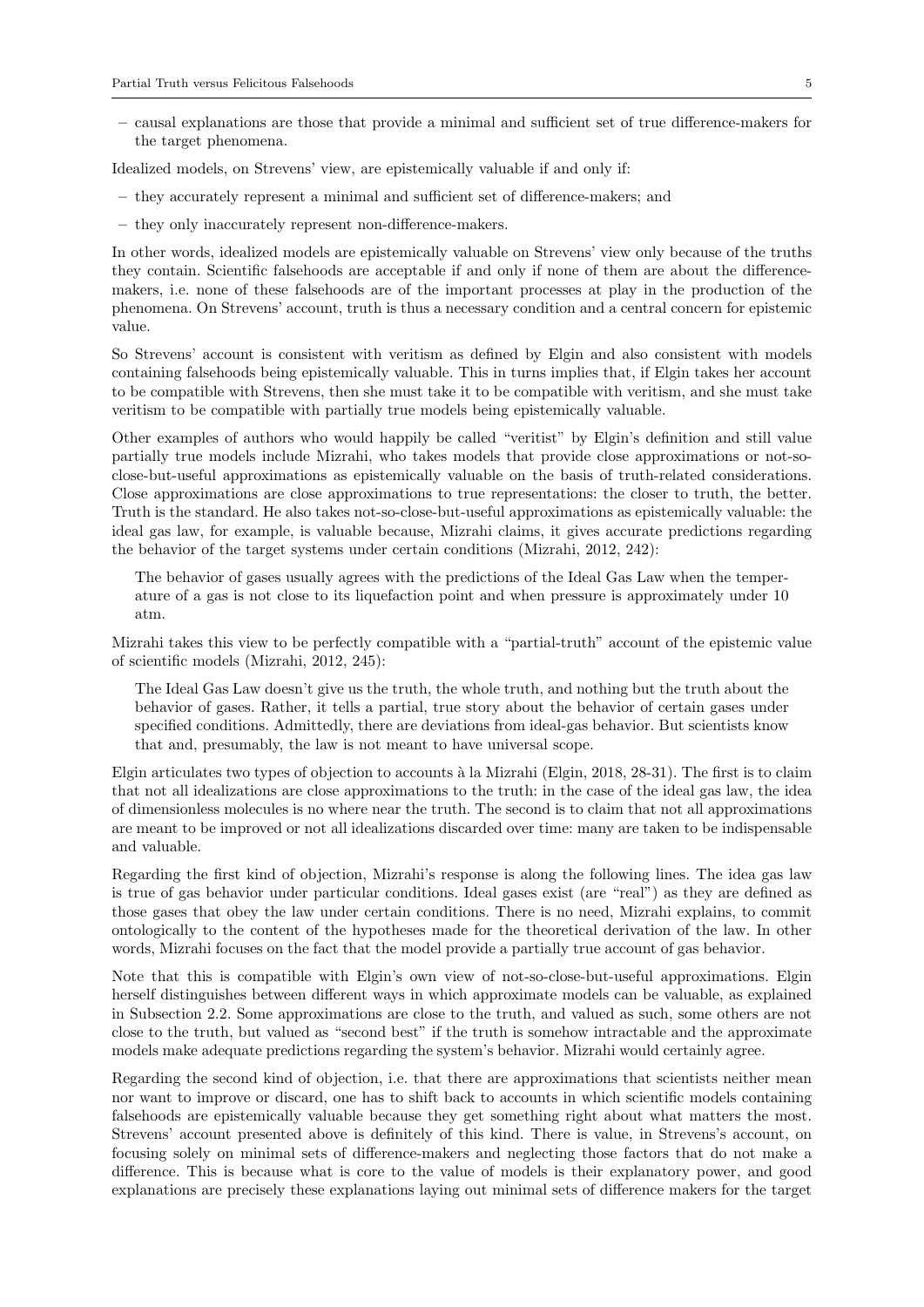phenomena. Adding extra, true, but unimportant factors as part of the explanation does not improve the quality of an explanation, and hence does not increase the epistemic value of the model.

Potochnik's account would be another example of an account of this kind. She argues that highly idealized scientific models are representations of causal patterns in the world (Potochnik, 2017). These causal patterns are accurately represented by the models and the epistemic value of the models stems from the fact that they get something right about these causal patterns. So, partial truth is a necessary condition and central concern. Keeping track of causal patterns is important because they "are key to human insight into and influence over our world" (Potochnik, 2017, 33). On her view, idealizations are indeed not always meant to be improved or discarded over time, quite the contrary. This is because (1) the world is incredibly complex, and (2) human cognition is limited. So, idealizations are core to the value of idealized models, in that they allow the models to reveal these causal patterns in which we are most interested from a practical standpoint.

Note that both Strevens' and Potochnik's views are compatible with Elgin's own account according to which scientific representations containing blatant falsehoods are valuable because they isolate features of target systems that we deem important. So, overall, Elgin's three-pronged account of the epistemic value of highly idealized models is compatible with accounts of various veritists. Mizrahi, Potochnik, Strevens, and others would agree that these models are epistemically valuable because:

- 1. they constitute close approximations; or
- 2. they constitute not-so-close approximations that are practically useful in contrast to some intractable truth; or
- 3. they isolate features of target systems that we deem important.

Now Elgin develops some arguments against the notion that veritism is acceptable. In what follows, I argue that Elgin's arguments against veritism miss their targets.

## 3 Faulty Anti-Veritism Arguments

In Section 2, I argued that Elgin's account is in agreement with the main tenets of veritism as she defines it. That said, Elgin claims to demonstrate that veritism is an inappropriate view of science. This section examines her three main arguments to that effect. Subsections 3.1 and 3.2 each focuses on one of two lines of arguments that veritism stands in conflict with holistic confirmation, which Elgin takes to be characteristic of the sciences. Subsection 3.3 is devoted to her argument that veritism is committed to scientific understanding being factive, which she takes to be unacceptable. It will be argued that Elgin's arguments are unsuccessful. That said, the analysis will reveal which version of veritism she rejects, which will in turn help us make sense of her claims that she is not veritist.

## 3.1 Granularity of Justification

Let us begin with Elgin's first main argument against veritism as conflicting with holistic confirmation. Consider a scientific account S constituted of several propositions. Veritism, Elgin explains, requires that each individual propositions in  $S$  be true for  $S$  to be true. Call this the "granularity" of the truth of S.

Granularity of Truth  $(G_T)$ : A set of proposition  $S = \{S_1, ..., S_n\}$  is true iff  $\forall i \in \{1, ..., n\}$ ,  $S_i$  is true.

This is unproblematic. In fact, it is so unproblematic that it is unclear how it could be taken to be false, i.e. how anyone could claim that there is a sense in which a set of proposition could be "true" without each of the propositions contained in the set being true.  $G_T$  amounts to either a category mistake, as sets are not the kind of things that are "true", or a simple definition of what is to be meant by a "true set of propositions". So, the idea of granularity of truth is most charitably characterized as a simple definition for "true set of propositions".

Now Elgin claims that it follows from granularity of truth that justification is also granular (Elgin, 2018, 12):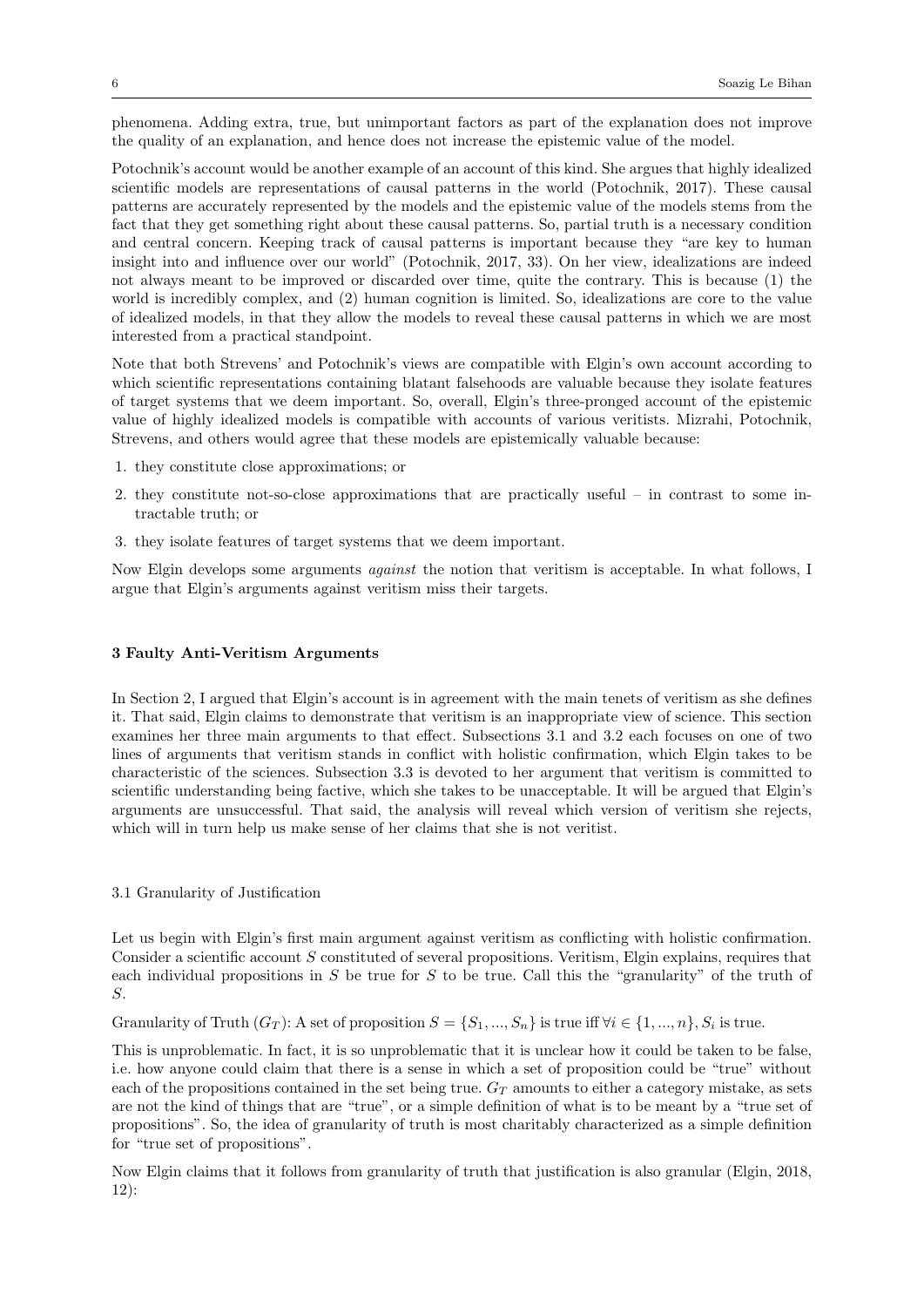If this [notion of granularity of truth] is right, the sort of justification of interest in epistemology is in the first instance the justification of individual propositions.

It is not clear what exactly Elgin means by granularity of justification: it is useful to look at her argument to get a better sense of it. As mentioned above, the first step of the argument is to claim that, because the veritist commits to  $G_T$ , she also commits to granularity of justification. Elgin then contrasts the veritist view with her holistic view (Elgin, 2018, 12 sq.). On this view, one comes to accept an "account" (i.e. "a constellation of mutually supportive commitments that bear on a topic") as a whole. An account includes many kinds of claims, including factual claims, normative rules, and meta-level constraints. The important point for us regards justification: an account has *epistemic* priority over its components. In other words, the acceptability of individual claims is derivative on the acceptability of the account. There is no way, on Elgin's view, to secure individual statements independently. The next piece of the argument consists in displaying how science functions under a (at least partially) holistic form of justification. In the sciences, Elgin argues, justification is de facto holistic and not granular. Scientific accounts are made of "mutually supportive commitments" (Elgin, 2018, 36). The conclusion then follows that because of the commitment of veritism to granularity of truth, and hence of justification, and because of the"unavailability of sentence-by-sentence verification or justification" (Elgin, 2018, 37) in the sciences, veritism is an inadequate view for science.

From this summary, one can gather the following definition of granularity of justification:

Granularity of Justification  $(G_J)$ : A set of proposition  $S = \{S_1, ..., S_n\}$  is justified granularily iff  $\forall i \in$  $\{1, ..., n\}, S_i$  is justified independently.

One can also give a clear expression of Elgin's argument:

$$
Verification \rightarrow G_T
$$
  
\n
$$
G_T \rightarrow G_J
$$
  
\n
$$
\neg G_J
$$
  
\n
$$
\neg Verification
$$

The main problem with Elgin's reasoning is the second premise, i.e.  $G_T \rightarrow G_J$ . From a strictly logical point of view, and whatever granularity of justification is taken to mean, it is unclear how it could follow from granularity of truth as defined above. This is because, if indeed the notion of granularity of truth is a simple definition, then it is unclear how anything could be entailed by it regarding justification, since the definition does not mention justification at all. Prima facie, then, the claim that granularity of truth implies granularity of justification is highly dubious.

As a matter of fact, many accounts of justification could be committed to  $G_T$  without being committed to  $G_J$ . Let us see this by way of a simple example. Let  $S = \{S_1, S_2, S_3\}$ . Let us assume  $G_T$  to be true, i.e. S is true if and only if the conjunction  $S_1 \wedge S_2 \wedge S_3$  is true. Now, we are interested in the justification of  $S_1 \wedge S_2 \wedge S_3$  and its relation to the justification of  $S_1$ ,  $S_2$ , and  $S_3$ , individually. The question of interest is whether  $G_J$  can be violated. Let us focus on justification based on evidence. Consider a piece of evidence e that we know is the case. Our question becomes: would it be inconsistent to have e supporting the conjunction  $S_1 \wedge S_2 \wedge S_3$ , but supporting neither  $S_1$  nor  $S_2$  nor  $S_3$  individually (with  $G_T$  still holding true). If some accounts of justification are both compatible with  $G_T$  and such a scenario, then the premise  $G_T \rightarrow G_J$  is not true, and Elgin's argument is undermined.

There are such accounts. In fact, I content that any Bayesian-style account of justification is friendly to a scenario like the one above, while being also fully compatible with  $G_T$ . Bayesian-style accounts of justification will typically commit to the following probabilistic rule of evidential justification (Williamson, 2002, 186):

Evidential Justification  $(E_J)$ : Evidence e supports the hypothesis h if only if  $P(h|e) \ge P(h)$ .

Applying this rule to our scenario, e supports  $S_1 \wedge S_2 \wedge S_3$  iff:

$$
P(S_1 \wedge S_2 \wedge S_3 | e) \ge P(S_1 \wedge S_2 \wedge S_3).
$$

but at the same time, for this to be non-granular justification, one requires that:

$$
\forall i \in \{1, 2, 3\}, P(S_i | e) = P(S_i).
$$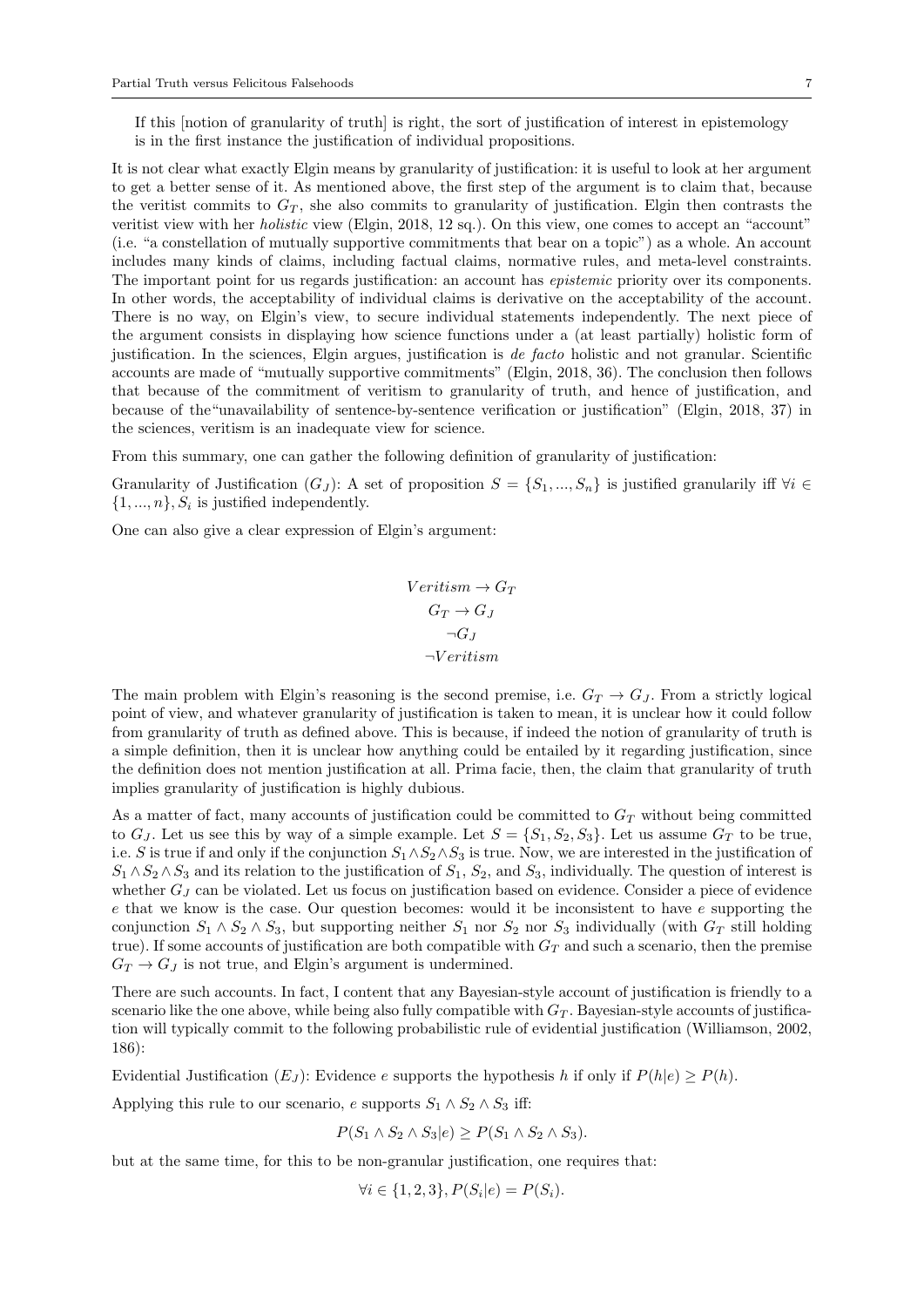Such a scenario is perfectly consistent. All that is required for  $P(S_1 \wedge S_2 \wedge S_3|e) \geq P(S_1 \wedge S_2 \wedge S_3)$  to be the case is that (applying Bayes' Theorem):

$$
\frac{P(S_1 \wedge S_2 \wedge S_3).P(e|S_1 \wedge S_2 \wedge S_3)}{P(e)} \ge P(S_1 \wedge S_2 \wedge S_3),
$$

which simplifies to:

$$
\frac{P(e|S_1 \wedge S_2 \wedge S_3)}{P(e)} \ge 1.
$$

So, any situation in which  $\forall i \in \{1,2,3\}, P(S_i|e) = P(S_i)$  and  $\frac{P(e|S_1 \wedge S_2 \wedge S_3)}{P(e)} \geq 1$  will qualify as an instance of non-granular evidential justification.

A concrete example might help. Consider the set of three propositions:  $\{S_1: \text{Special Relativity Theory}\}$ is true',  $S_2$ : 'The relative velocity between two clocks, Clock 1 and Clock 2, is 0.995c' and  $S_3$ : 'Clock 1 ticks every second relative to its rest frame.<sup>'</sup>}.<sup>3</sup> Now consider the piece of evidence e: 'Clock 2 ticks every 10 seconds relative to Clock 1'. The evidence e that Clock 2 ticks every 10 seconds relative to clock one does support the conjunction  $S_1 \wedge S_2 \wedge S_3$  that Special Theory of Relativity is true and that the relative velocity between Clock 1 and Clock 2 is 0.995c and that Clock 1 ticks every second relative to its rest frame. This is because  $S_1 \wedge S_2 \wedge S_3 \rightarrow e$ , such that:

$$
P(e|S_1 \wedge S_2 \wedge S_3) = 1.
$$

Applying Bayes' Theorem:

$$
P(S_1 \wedge S_2 \wedge S_3 | e) = \frac{P(e|S_1 \wedge S_2 \wedge S_3).P(S_1 \wedge S_2 \wedge S_3)}{P(e)} = \frac{1}{P(e)}.P(S_1 \wedge S_2 \wedge S_3).
$$

Given that  $P(e) \leq 1$ ,  $E_J$  holds and e provides evidential justification to the conjunction  $S_1 \wedge S_2 \wedge S_3$ . Since  $P(e|S_1 \wedge S_2 \wedge S_3) = 1$ , this also implies that one of the conditions for non-granular evidential justification also holds:

$$
\frac{P(e|S_1 \wedge S_2 \wedge S_3)}{P(e)} \ge 1
$$

However, the evidence  $e$  that Clock 2 is ticking every 10 seconds relative to Clock 1 is probabilistically independent from each of the propositions  $S_1$ :'Special Relativity Theory is true',  $S_2$ : 'The relative velocity between two clocks, Clock 1 and Clock 2, is  $0.995c'$  and  $S_3$ : 'Clock 1 ticks every second relative to its rest frame'. So e does not provide evidential justification to either  $S_1$ ,  $S_2$ , or  $S_3$ , taken independently, that is:

$$
\forall i \in \{1, 2, 3\}, P(S_i | e) = P(S_i).
$$

So, our scenario is a case of non-granular evidential justification.

To conclude, Bayesian-style accounts of evidential justifications are quite common e.g. (Williamson, 2002), (Howson and Urbach, 2006), and (Easwaran, 2011), are fully compatible with  $G_T$ , while also consistent with situations in which  $G<sub>J</sub>$  is violated. In other words, the core premise of Elgin's argument is undermined and her conclusion remains unsupported. Elgin's granularity argument against veritism is misguided: just because one takes truth to be epistemically central and truth to be granular, it does not follow that one has to take justification to be granular and reject all forms of holistic justification.

<sup>&</sup>lt;sup>3</sup> The example is inspired by the chapter on "Rods and Clocks" of Norton's open-source course "Einstein for Everyone", available at https://www.pitt.edu/~jdnorton/teaching/HPS\_0410/chapters/Special\_relativity\_clocks\_rods/index. html.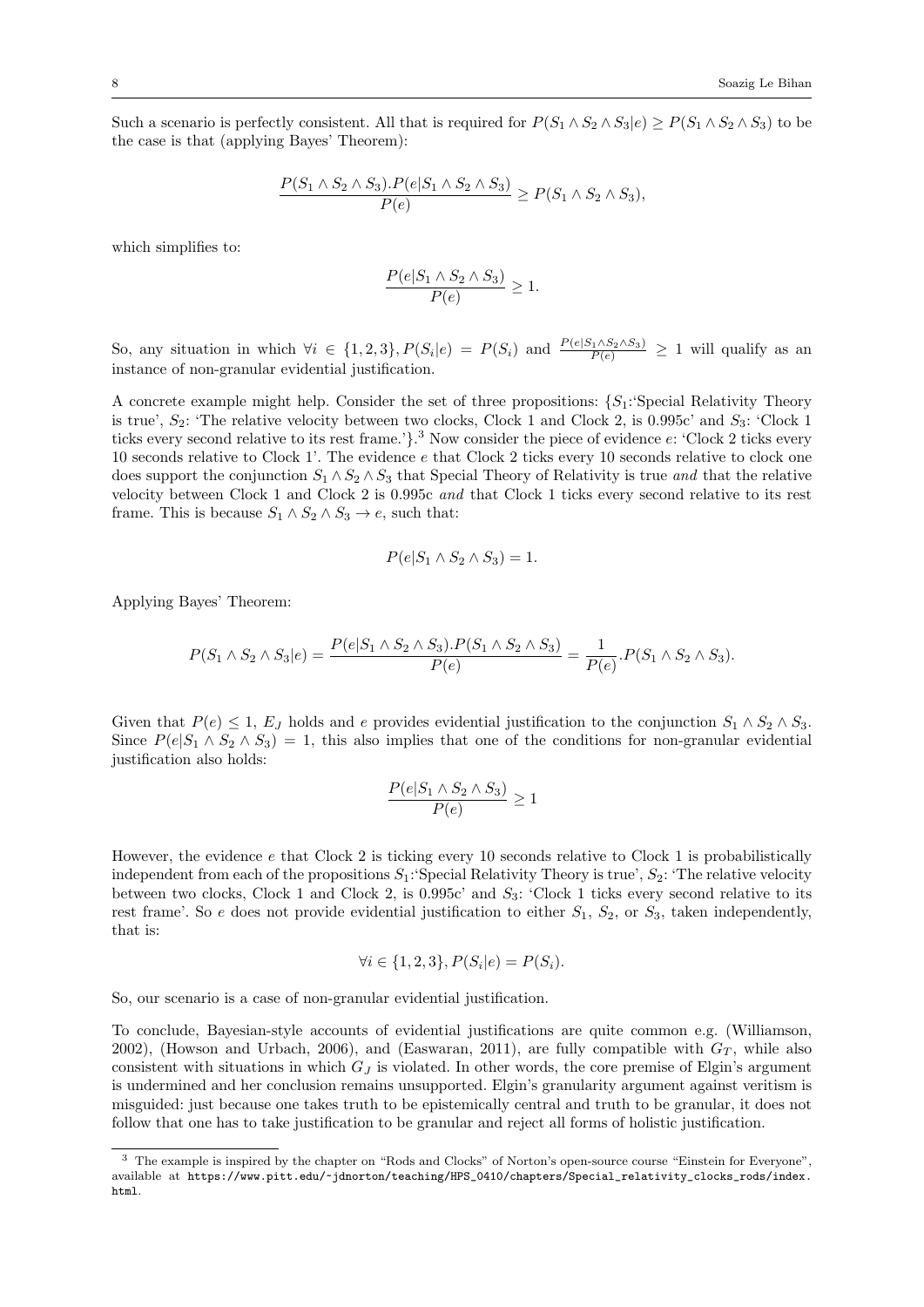#### 3.2 Maximal Inter-Dependence

Elgin deploys a second line of argument in support of her claim that veritism conflicts with holistic confirmation. This second line of argument is rather weak on several fronts, some of which will be discussed below. What is interesting however, is that the argument sheds some light on Elgin's own approach and how exactly her account differs from other forms of (partial) veritism.

The second line of argument that Elgin deploys relies on a notion of "contamination" of an entire scientific account by a few falsehoods (Elgin, 2018, 33 sq.). The conclusion she wants to draw is that scientific accounts cannot be taken to provide knowledge. The argument is not always clear, but a rough idea would be something along the following lines. Any scientific account contains "falsehoods". Taking holism seriously implies that one admit that these falsehoods cannot be "excised" from the account as a whole, and so, the argument goes, the account cannot be regarded even *partially* true. So, any notion that scientific accounts can provide (even partial) knowledge is, according to Elgin, undermined by holism. Now of course, this seems to be a mistake: a falsehood would make it impossible for the account to be true simpliciter, but not partially so. Now, while Elgin's conclusion outstrips her arguments, these arguments are still interesting because they point to the difference between her account and other versions of veritism.

The most obscure aspect of this line of argument is the notion that falsehoods cannot be "excised" and so the whole account turns out false. This seems to presuppose that any falsehood will have a role to play in any attempt at justifying the truth of each of the other components of the account. As a consequence, the argument would go, any falsehood in an account will somehow epistemically compromise each of the other components of the account. If this generalizes, then the assumption would be that taking holism seriously implies that each proposition (true or false) of the account must be taken to play a role in the justification of any other proposition. Assuming this kind of maximal inter-propositional justificatory dependence seems to be the only way to bring about the conclusion that any falsehood within the account compromises the whole account. It is unclear how such an assumption would follow from holism.

Indeed, on Elgin's account, holism is the view that evidence provides support to the whole account rather than the particular propositions (Elgin, 2018, 35):

Even if the focus of attention is a particular claim, evidence always bears on an account as a whole. Evidence for the claim that a given process is adiabatic is evidence for an entire account of heat transfer, which is tested along with the claim. Evidence that the grooming behavior displays reciprocal altruism is evidence for an entire account of primate behavior, which is tested along with the claim.

From this notion, however, it does not follow that any proposition of the account does play a role in the justification of all of the other propositions. For example, the proposition that grooming behavior is an instance of reciprocal altruism does not necessarily play a role in the justification of the proposition that particular forms of sexual encounters are instances of mechanisms for dominance hierarchies to be implemented, another aspect of some theories of primate behavior. One could argue that the claim regarding dominance hierarchies has been largely falsified, along with some significant portions of our account of primate behavior, while the claim regarding reciprocal altruism remained well-confirmed. Again, from Elgin's notion of holistic justification, it does not follow that each and every proposition in the account plays a role in justifying each and every of the other propositions in the account.

For the purpose of this paper, there is no need to investigate any further the logic and plausibility of the argument from maximal inter-dependence. More interesting is to understand how this assumption points to an important aspect of Elgin's view, which distinguishes her view from other (partial) veritists, and has to do with the question of whether or not falsehoods contribute to the epistemic value of representations.

Elgin's line of argument stands in contradiction with some veritists' claim that falsehoods have little or no role to play in the justification of a scientific account. Strevens, for example, would simply claim that the false components of an account do not matter, as they are not of difference-makers. The components of the account that are true and epistemically valuable are the components representing difference makers. Everything else, including falsehoods regarding non-difference-makers, is of no epistemic value and plays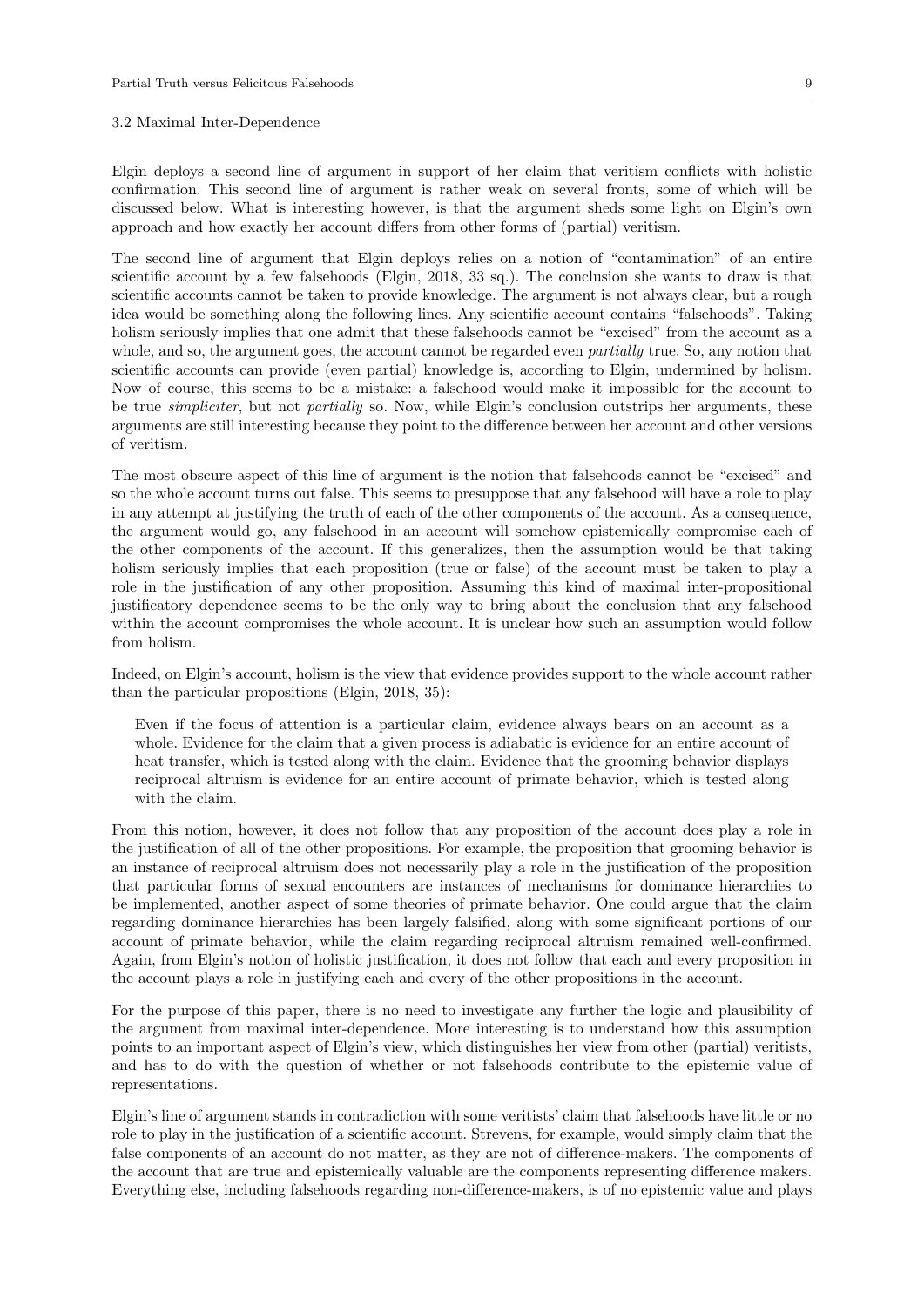no significant role in the assessment of the epistemic acceptability/value of the account. Falsehoods, the argument goes, are not conducive of epistemic value.

Elgin would respectfully disagree: she wants to argue for a more encompassing version of holism, in which falsehoods have a positive role to play into the epistemic acceptability and epistemic value of scientific accounts. She wants to defend the claim that falsehoods contribute to the accounts in important ways. In other words, Elgin is mistaken about her target: she is a veritist who holds that partial truth is central to epistemic acceptability and value, but she rejects what could be called "segregationist veritism". The segregationist veritist holds that partial falsehoods are to be kept separated from the partial truths. They may not have any positive part to play regarding the interdependent support of partial truths. They may not have any positive contribution to play regarding the epistemic acceptability of the account. They add no extra epistemic value to it. Elgin's view does stand in direct contradiction with these claims.

To conclude, then, Elgin's argument against veritism, according to which no partial-truth account can be compatible with the holistic nature of justification in the sciences, fails. It relies on the false premise that holism implies some form of maximal-interdependence for the justification of propositions within scientific accounts. That said, Elgin's argument is revealing of an important difference between her version of veritism and others. Section 4 will be devoted to an explanation of Elgin's view on the positive contribution that falsehoods can have to the epistemic value of scientific accounts. Before I turn to that topic, however, there is one more argument against veritism that needs to be critically assessed. There again, I will argue that her argument fails and her conclusions remain unsupported.

#### 3.3 Factivity

The last line of argument against veritism that I would like to address goes along the following lines:

- $-$  (P1) Veritism is committed to knowledge and understanding being factive;
- (P2) Scientific understanding is not factive;
- So veritism is not an adequate view of science.

In what follows, I will argue that Elgin's argument in support of (P2) fails. Note that it does not follow that scientific understanding is best conceived as factive. Kvanvig (2003), for example, would disagree. Setting that question aside, the point I want to make is that the particular argument that Elgin advances in support of (P2) fails, so that her conclusion that veritism is not an acceptable view of science remains unsupported.

The question of the factivity of understanding is debated in the literature (Grimm, Baumberger and Ammon, 2017, 7-11). Elgin has been defending the view that understanding is not factive for quite a while (See for example her (2009) as well as Chapter 3 of her (2018)). As a reminder, knowledge is generally taken to be factive, i.e. one cannot know that  $p$  unless  $p$  is true. Her argument against the factivity of understanding in her (2018) proceeds from the following assumptions:

- (a) science makes progress,
- (b) scientific accounts may have various proportions of true and false components, and
- (c) people learn scientific accounts at various degrees of precision and depth.

Elgin argues that (a), (b), and (c) imply that the kind of epistemic value afforded by scientific accounts comes in degrees. She takes this to imply that the kind of epistemic value afforded by scientific accounts cannot be factive. This is because, according to Elgin, factivity requires truth and truth is an all-ornothing business. Factivity would thus leave no room for degrees of epistemic value.

According to Elgin, since knowledge is generally taken to be factive, this implies that knowledge is not a good candidate for the epistemic value of scientific accounts. By contrast, she argues, understanding can come in degrees, so it is a good candidate. And indeed (a), (b), and (c) can be interpreted in terms of understanding. Scientific progress can be measured in terms of increased understanding. Scientific accounts may afford various degrees of understanding depending on the proportions of true and false components. Finally, one can learn scientific accounts to various degrees of precision and depth.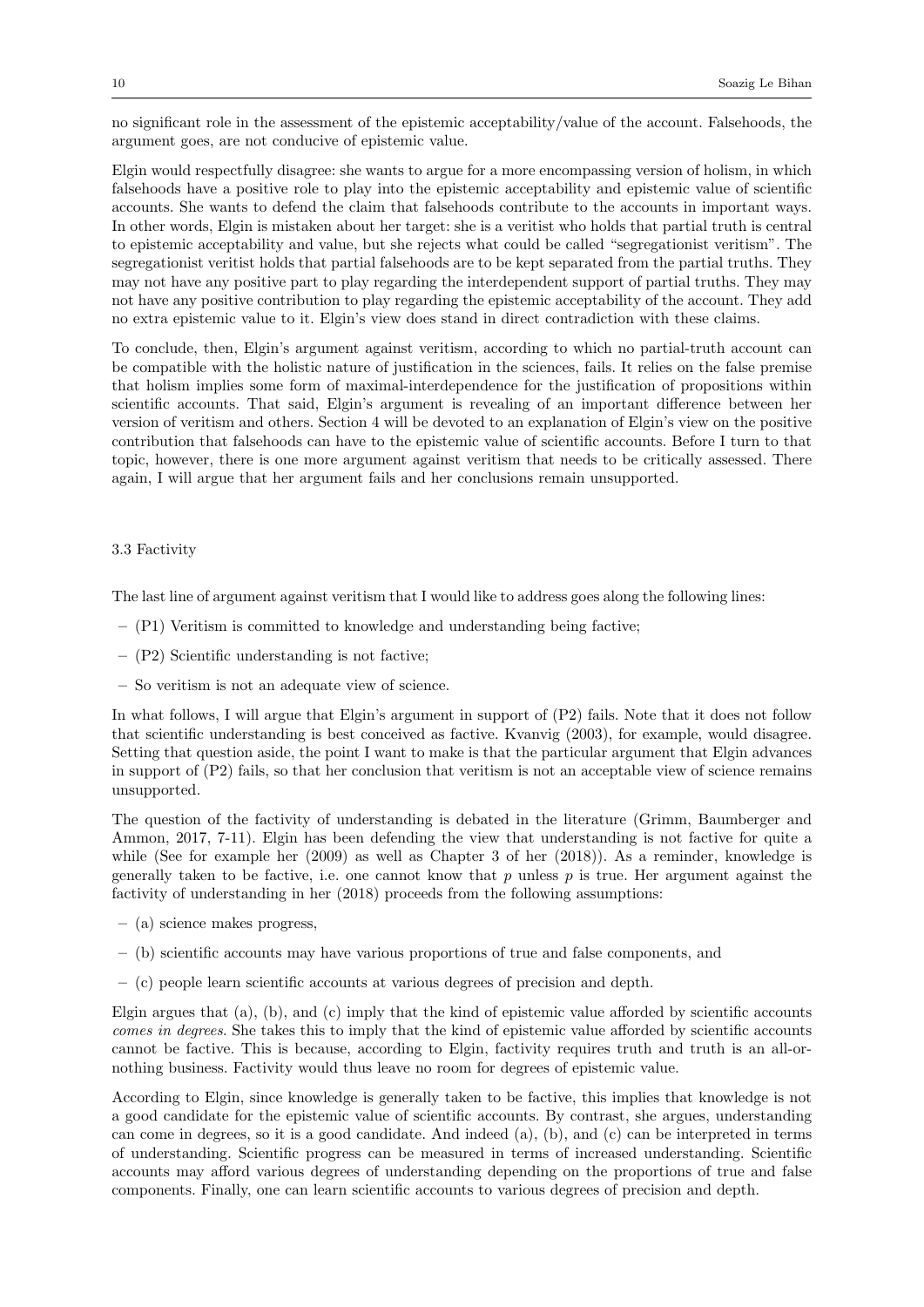Now if understanding was factive, the argument goes, it would be an all-or-nothing business, again along the argument that anything factive requires truth and that truth is an all-or-nothing business. So understanding could not come in degrees, and none of (a), (b), and (c) could be true. Overall, then, the argument goes, it is appropriate to claim that scientific accounts are epistemically valuable because they afford understanding, conceived as being non-factive.

The argument needs unpacking. First, we need to specify the target of analysis. Elgin seems to have at least two possible targets in mind in the argument above: (a) and (b) focus on the various degrees of understanding that scientific accounts afford of their target phenomena and (c) focuses on the various degrees of learning that agents may have of scientific accounts. The debate over whether or not scientific understanding is factive has focused much more on the former and much less on the later, if at all. So let us concentrate for now on the question of whether or not the kind of understanding that scientific accounts afford of their target phenomena has to be non-factive in order to come in degrees.

There are some contexts in which some of Elgin's assertions are true. If our focus is on "knowledge that  $p$ ", where p is a single proposition, then factivity imposes that one knows that p only if p is true. Whether or not a single proposition  $p$  is true is an all-or-nothing business. So, knowledge that  $p$ , because it is factive, cannot come in degrees. Similarly, consider "understanding that p": factivity requires again that p be true for understanding that p to arise. Given that p is strictly either true or false, understanding that  $p$ , if factive, must be an all-or-nothing business. In other words, understanding that  $p$ , if interpreted as factive, cannot come in degrees.

However, the debate on whether or not understanding is factive is not about "understanding that p", but rather on "understanding why p". In this context, it becomes less clear whether the argument advanced by Elgin, i.e. that understanding cannot possibly both be interpreted as factive and as admitting of degrees is successful. For simplicity, let us take understanding why  $p$  to be equivalent to understanding that  $(p)$ because of q) (Grimm, 2006; Pritchard, 2010; Hills, 2016). In other words, let us define understanding why as directly deriving from explanatory knowledge. What does it mean for understanding why  $p$  thus conceived to be factive?

There is first a rather trivial sense in which "understanding why p" can be interpreted as factive. It seems reasonable to claim that one cannot understand why  $p - i.e.$  understand that (p because of q) – unless one understand that  $p$  in the first place. Now, as mentioned before, understanding that  $p$  cannot come in degrees if interpreted as factive. So, Elgin's argument applies at least to this rather uninteresting component of understanding why p.

Now there is another, more interesting component of understanding why  $p$ , more precisely  $q$  and its relation to p. Factivity in this context is not about the truth of p but rather about the truth of q as an explanation for p. This is more interesting because explanations are typically not simple. If explanations were simple, then there would be a case to make for the factivity of understanding why  $p$  to be incompatible with its admitting of degrees. For example, let  $q$  be a non-compound proposition. In this case, if understanding why p is nothing else than understanding that (p because of q), then understanding why p is factive is the requirement that one understands why p only if 'p because of  $q$ ' is true, which in turns requires that q be true. Now whether  $q$  is true or not is an all-or-nothing business and does not admit of degrees. So, if q is a non-compound proposition, then understanding why  $p$  cannot both be factive and admit of degrees (assuming, for simplicity's sake, that whether q relates to p in such a way that it counts as a proper explanation for  $p$  is also an all-or-nothing business). Now explanations, and especially scientific explanations such as the ones given by scientific accounts in which Elgin is interested, are complex. In other words, q will typically consists in a multitude of propositions entertaining a variety of logical relationships. The question is thus whether or not Elgin's argument, according to which scientific understanding cannot be interpreted as factive because it cannot admit of degrees if it is, works in the case in which  $q$  is complex.

It is possible to have a view of scientific understanding that is factive and also comes in degrees. While the truth of a single non-counpound proposition is indeed an all-or-nothing business, the truth of an account is not. A set of propositions  $Q = \{q_1, ..., q_n\}$  might be considered as more or less "true" depending on how many of the  $q_i$  are true.<sup>4</sup> This implies that a scientific account of p, in which the explanation for p consists of multiple propositions  $Q = \{q_1, ..., q_n\}$ , may afford various degrees of explanatory understanding of its

 $^4\,$  Note that my argument does not rely on the claim that scientific accounts are best conceived of as sets of propositions. That question is very much open. That said, that scientific accounts, including models, can be (ought to be) conceived as collections of propositions has been defended in the literature (Thomson-Jones, 2012). Note that authors who propose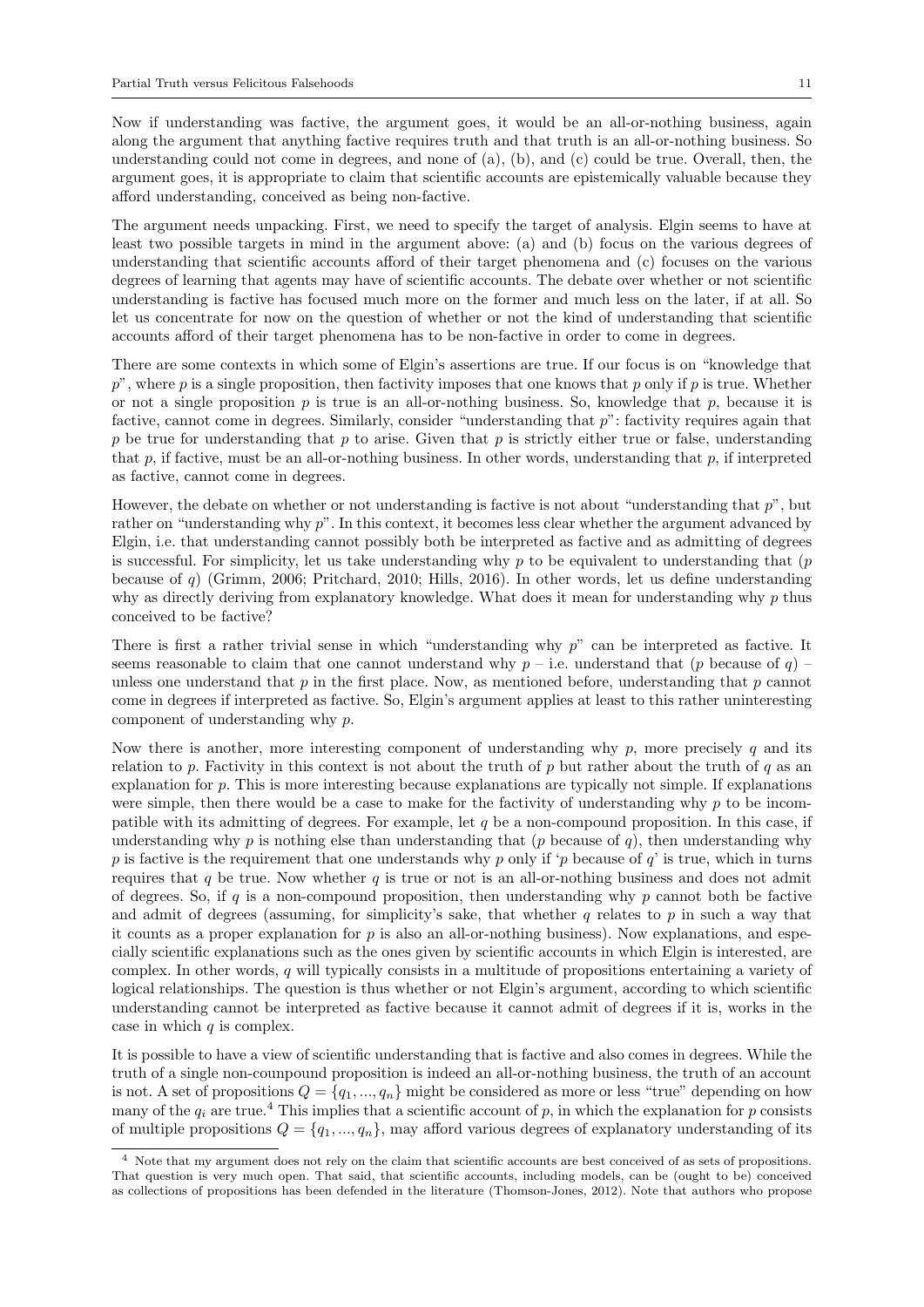target domain, depending on how many of the  $q_i$  are true. Interpreted this way, scientific understanding afforded by scientific accounts may be consistently conceived as both factive and admitting of degrees. The degrees of explanatory understanding afforded by a scientific account would indeed be directly related to the degree of truth contained in its explanation.

Let us see how this could work with an example. Let us consider a scientific account of phenomena  $p$ , according to which ( $p$  because of  $Q$ ). Let us now take a causal view of explanation, so that understanding why p is now interpreted as directly deriving from the "knowledge of the causes for  $p$ ". Finally, let us take a Strevensian view of causal explanation, so that knowledge of the causes for  $p$  is just knowledge of difference-makers  $q_i$ . Difference makers are just these factors which pass some kind of "but for" test: the phenomena of concern would not occur but for the influence of the difference maker. There is no a priori reason to believe that a scientific account could not provide some but not all difference makers for some phenomena of concern, i.e. some but not all of the  $q_i$  are true difference makers for p. If that's correct, then it is not logically inconsistent to take that the account can afford various degrees of understanding of p as directly depending on how many difference makers for p it accurately represents (how many of the  $q_i$  are true). In a view like this, understanding is factive – one understands why p only if some causes  $q_i$  are true causes for the phenomena – and still comes in degrees.

There might other ways to articulate a notion of factive-but-possibly-partial knowledge and hence factivebut-possibly-partial understanding afforded by scientific accounts of their target domain, but the example above suffices for the purposes of my argument. It shows that it is possible to consistently conceive of scientific understanding as both factive and admitting of degrees. Hence, when we focus on 'understanding why' afforded by scientific accounts of their target phenomena, Elgin's argument according to which understanding cannot possibly be factive and admitting of degrees is undermined. If this is correct, then (P2) in her overall argument against veritism is false, and her conclusion that veritism cannot be an acceptable view of science remains unsupported.

What about the other claim that Elgin makes, (c) that scientific accounts can be learned to various degrees? It would appear that this is no barrier to understanding being factive. For a scientific account to be a vehicle of understanding, one presumably has to learn something non-trivial about the account. That said, one presumably doesn't have to learn everything about an account for it to be a vehicle of understanding. E.g. anyone that has done well in an introductory physics class will have learned enough about Newton's theory to model blocks sliding down inclined planes. On at least some theories of factive theories of understanding, like Strevens (2008), these students will have some degree of understanding of blocks sliding down inclined planes insofar as they have grasped some of the difference makers for the corresponding behavior, e.g. mass of the block, angle of inclination, etc. Now, not everyone can use Newton's theory as a vehicle of understanding for everything Newton's theory can be a vehicle of understanding for. E.g. introductory students will have no idea how to model fluid dynamics using Newton's theory. When someone hasn't learned a theory well enough for it to be a vehicle of understanding for something, then the issue of factivity of understanding just doesn't arise. It would be a mistake to say that it fails. If this is correct, then (c) is no obstacle to scientific understanding to be both factive and admitting of degrees. Thus again (P2) is undermined, and Elgin's conclusion remains unsupported.

To conclude, Elgin's view is perfectly compatible with the notion that scientific accounts contain truths and that these truths are core to their epistemic value. It is also compatible with the claim that understanding is factive and that science provides partial knowledge from which we may derive partial understanding. That said, Elgin also wants to steer away from the notion that scientific falsehoods in scientific accounts are acceptable *only* because of their negligible character. On Elgin's view, scientific falsehoods are acceptable not only because we can ignore them, but also because they may have a positive role to play. They are, famously, "felicitous falsehoods". What role exactly felicitous falsehoods are taken to play within Elgin's account is the focus of Section 4.

## 4 Felicitous Falsehoods

In Section 2, I have argued that, on Elgin's view, partial truth is central to the epistemic value of scientific representations that contain falsehoods. In Section 3, I made the case that, while Elgin's arguments

alternative views such as the semantic view offer alternative ways to measure of degrees of truth and corresponding epistemic value (da Costa and French, 2003).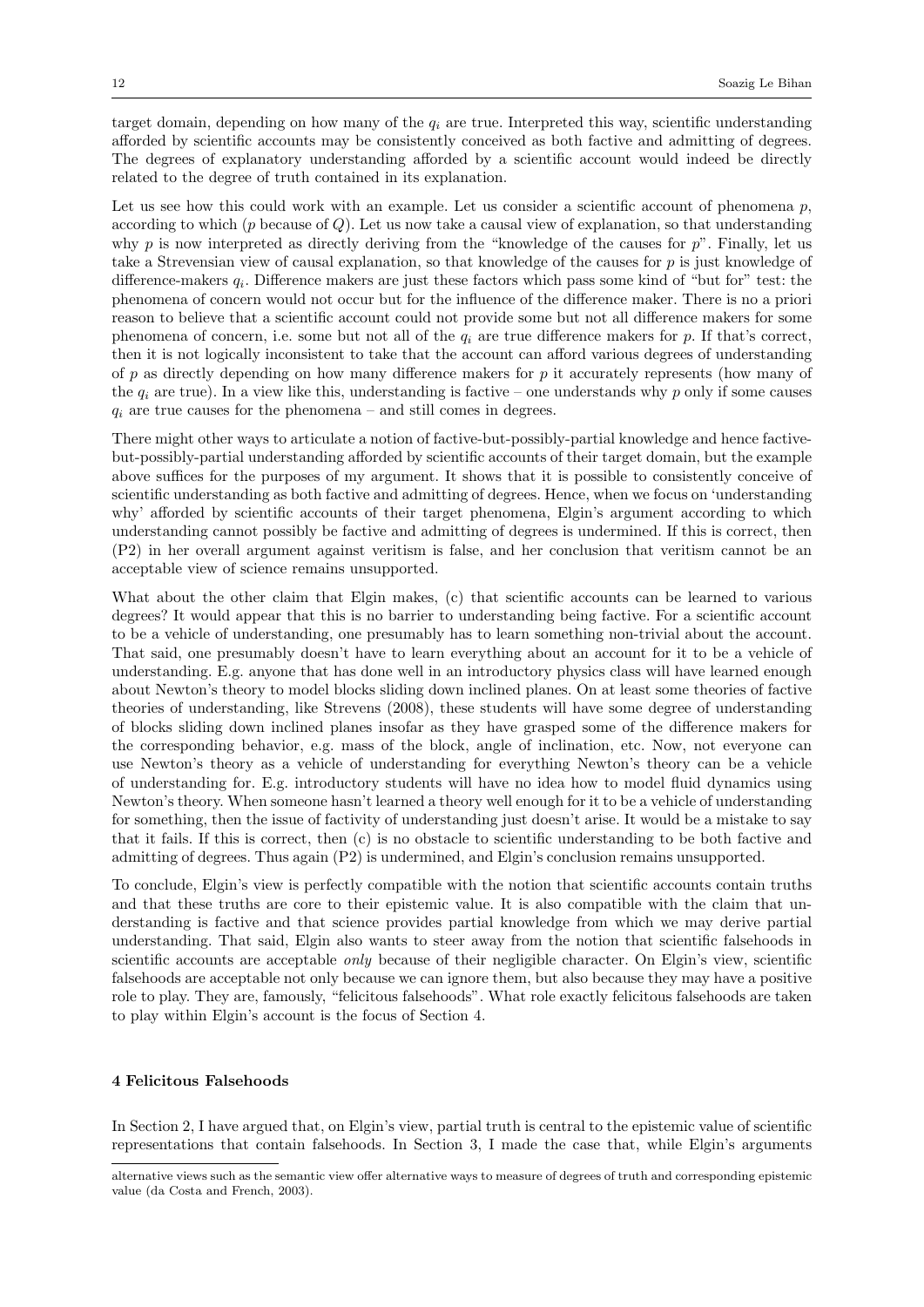against veritism and factivity of understanding failed, these arguments suggest some clues regarding how Elgin's view differs from the more common versions of veritism. This section is devoted to articulating that difference more precisely. The following quote is helpful to set the stage (Elgin, 2018, 2):

Although models, idealizations, and thought experiments are inaccurate – sometimes wildly inaccurate – they exemplify features they share with their targets.... They are true enough.

Note first that this quote illustrates my previous point that, on Elgin's view, partially inaccurate scientific representations are epistemically valuable only if they "share" some features with their target systems. The features that are "shared" between the representation and the target are accurately represented. Partial truth is thus core to epistemic value.

Now another crucial element of Elgin's account is also illustrated in the quote above: the concept of exemplification. Exemplification is the core concept that makes her account of the epistemic value of scientific representations strikingly different from other versions of veritism. As I suggested in the previous section, Elgin's account differs from other versions of veritism in that falsehoods are not only *acceptable* because we can ignore them, but they are also valuable in that they have a positive role to play. Exemplification is the process in which falsehoods may be positively involved, that is, in which they may be "felicitous".

Let us start with a reminder. A good foil to Elgin's view on that matter is Strevens' view. On Strevens' view, epistemic value is rooted only in partially accurate representation of difference-makers for the target phenomena, while inaccurate representation of non-difference-makers is possibly necessary, albeit unfortunate, and (at best) neutral with regards to epistemic value. In other words, falsehoods about nondifference makers do not play any positive role in the representational role of scientific representations and do not contribute to their epistemic value.

Elgin agrees that to distort features of the target system is acceptable only if these features can be considered negligible and the scientific representation remains "true enough" despite these distortions. However, she begs to differ with the claim that these "falsehoods" are epistemically neutral. Falsehoods, according to Elgin, play a positive and important role; they contribute to the epistemic value of scientific representations, in that they help reveal and highlight those features that are accurately represented ("shared" with the target systems) (Elgin, 2018, 258):

... scientific models exemplify properties and afford epistemic access to them. By omitting or downplaying the significance of confounding factors (... intermolecular attraction in the ideal gas, friction in the model pendulum), they constitute a cognitive environment where certain aspects of their subjects stand out. They thereby facilitate recognition of those aspects and appreciation of their significance. They thus give us reason to take those aspects seriously elsewhere.

So, as mentioned before, the starting point is that scientific representations are epistemically valuable only if they accurately represent some features of their targets. That said, real-world target systems are typically too complex and too multi-faceted for us to fully comprehend. It follows from this that a perfect, complete replica of a target system, one which would share all the features with that system, would be, in many ways, cognitively useless. That is because the replica would be just as difficult to comprehend as the target system itself. No understanding would be afforded by the replica. But, according to Elgin, what makes scientific representations epistemically valuable is precisely that they afford scientific understanding of their target phenomena. For that reason, scientific representations must focus on *selected* features of the system, those we deem important in the particular epistemic or practical context in which we want to use these scientific representations. This further implies that they must misrepresent some other features of the system, perhaps a majority of them. So, while the epistemic value of scientific representations crucially stems from the truths that they contain, it also stems from the fact that they are not fully true, but only partially so. Containing some mixture of truths and falsehoods is thus necessary for epistemic value.

If this is true, Elgin argues, then there is a sense in which falsehoods positively contribute to the epistemic value of scientific representations. They do so, Elgin explains, by giving epistemic access to those truths contained in scientific representations. In other words, scientific representations are epistemically valuable not only because they "share" some features with their target systems but also because they make these features salient. To make the truth salient is the positive role played by falsehoods. It is in that sense that "falsehoods" can be "felicitous", i.e. whenever they provide epistemic access to features that otherwise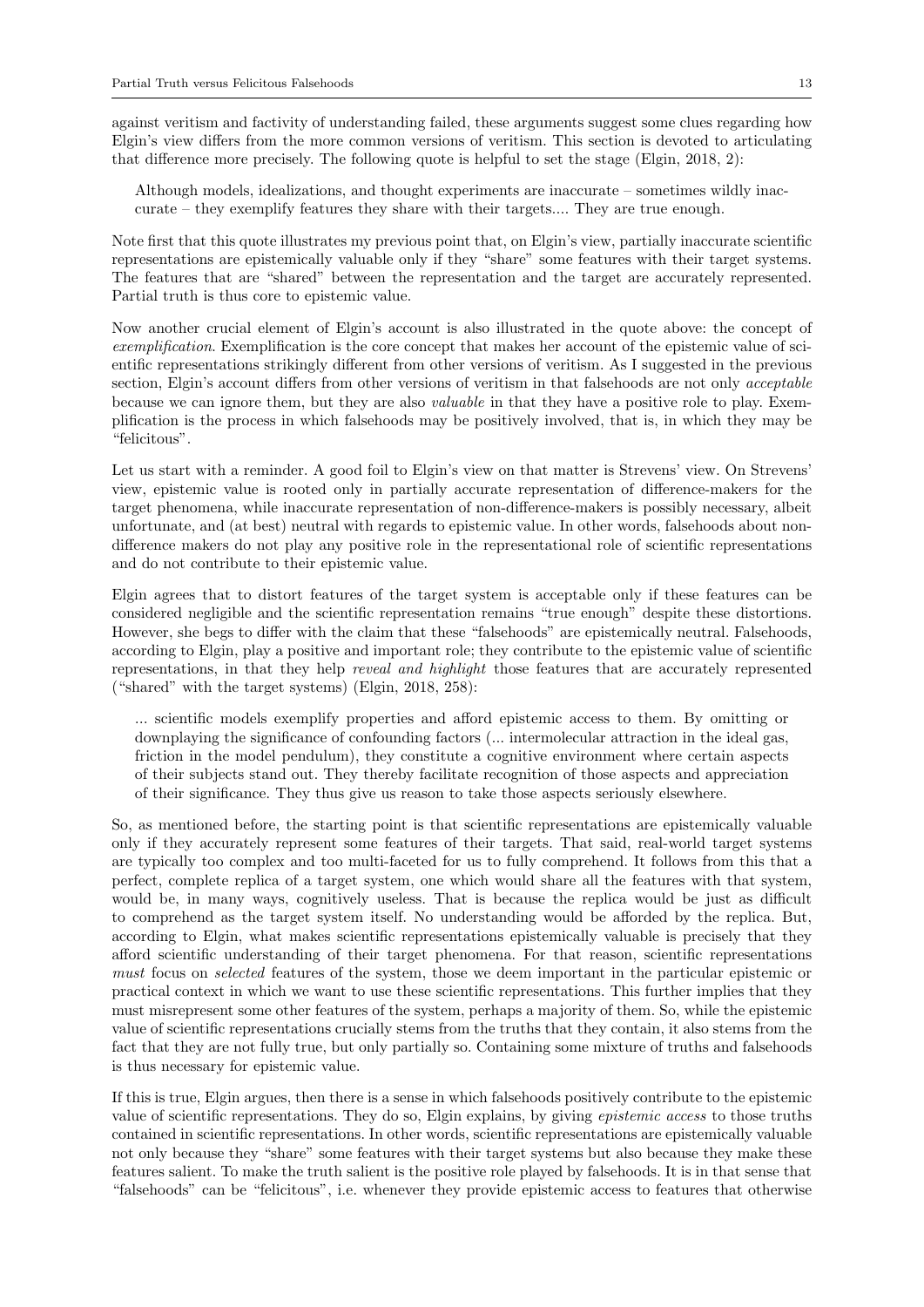would be lost, blurred, or obscured. In other words, that scientific representations include falsehoods is a feature, not a bug.

The property that scientific representations have by which they make salient those features of the target system they accurately depict is what Elgin refers to as "exemplification".<sup>5</sup> Elgin has articulated this notion in numerous publications (e.g. Elgin (2004; 2006; 2007; 2008; 2010)). It is truly the most original and most interesting part of Elgin's work. It is also what makes her account depart from more traditional views à la Strevens, in which falsehoods at best do not contribute and most often are detrimental to the epistemic value of scientific representations. By contrast, on Elgin's account, some falsehoods positively contribute to the epistemic value of representations by facilitating exemplification.

One could object at this point that, if the analysis above is correct, then Elgin's account may not be fully veritist. The objection would go as follows. Falsehoods are taken to be epistemically valuable in her account. But falsehoods cannot be possibly intrinsically valuable under a veritist account. So, if Elgin's account is veritist, falsehoods may be epistemically valuable only if they are instrumentally so. However, according to the analysis above, falsehoods are epistemically valuable because they increase the understandability of scientific representations. As a consequence, if understandability is interpreted within Elgin's account as independent of truth, then it would seem that Elgin's account is not veritist after all: felicitous falsehoods do not gain epistemic value via any truths.

The main premise of the objection is that understandability may be interpreted as independent of truth. The premise seems plausible. Several authors have recently articulated accounts of scientific understanding that interpret understanding in a way that is relatively independent from considerations of truth. This includes the views according to which understanding is either an ability to foresee how models apply in particular situations without needing to go through any explicit computation (de Regt and Dieks, 2005), or is related to how "compressed" information is for easy mental use (Wilkenfeld, 2018), or an ability to navigate the space of representations for the target systems (Le Bihan, 2017).

The problem is that Elgin's notion of understanding does not fall into that category. She never articulates the notion of understanding in any other way than as a cognitive state that is achieved by having epistemic access to these features that are truly depicted within a scientific representation. On this account, understanding is both directly and indirectly related to truth. It is directly related to truth as truth is the core vehicle of understanding. As Elgin likes to put it, one does not understand combustion via phlogiston theory (Elgin, 2018, 61). It is indirectly related to truth because whatever aspects of understanding are not directly related to truth are interpreted as having epistemic value only to the extend that they allow for truth to be revealed. Thus, when it is claimed that falsehoods have epistemic value, it is indeed compatible with veritism in an instrumental way, as their value is derivative vis-à-vis the disclosure of truth. If the analysis above is correct, then it is not the case that Elgin's notion of understanding is independent of truth, and the objection fails.

An additional way to address the objection above is to note that the notion of veritism it assumes is not consistent with Elgin's own definition. The objection assumes that veritism is the view according to which truth is the sole, necessary and sufficient standard of epistemic value. I have argued in Section 2, however, that this is not the definition that Elgin adopts. On her account, veritism is the view according to which:

- 1. considerations of truth are necessary, even if not always sufficient, when assessing epistemic value;
- 2. when other considerations apply, truth is always of central concern.

This notion of veritism is consistent with Elgin's view according to which:

- 1. the epistemic value of scientific representations stems from their truly depicting and making salient – i.e. exemplifying – some features of their target systems, and
- 2. felicitous falsehoods facilitate exemplification.

On Elgin's account, that representations truly depict some features of their target systems is necessary, albeit not sufficient. Other considerations apply, indeed that these features be made salient, but then truth still remains of central concern. Veritism holds.

<sup>5</sup> The extend to which Elgin's usage of the term "exemplification" is related to Goodman's views will not be addressed in this paper.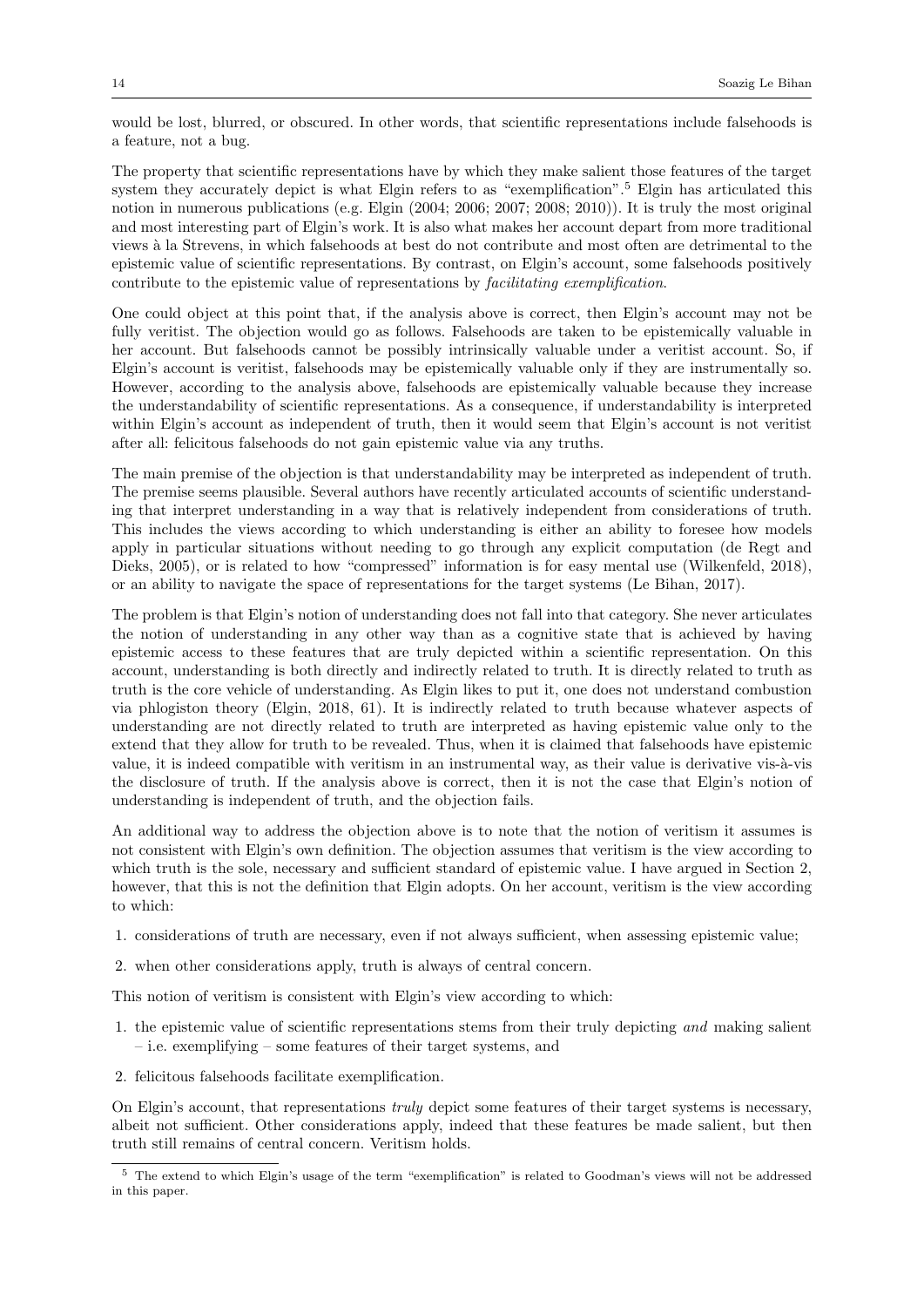Elgin is thus a veritist, but a veritist who has unveiled an interesting and important aspect of scientific representation, i.e. that some falsehoods positively contribute to the epistemic value of scientific representations by playing the important role to facilitate exemplification.

## 5 Conclusion

In this paper, I argued the following. First, by Elgin's definition of veritism, i.e. that truth is taken to be a necessary condition and central concern for epistemic value, Elgin's own account is veritist, despite her claims to the contrary. Second, Elgin's arguments against veritism and the factivity of understanding are fautly, mainly because they rely on the implausible assumption that veritists/factivists have to be absolutists about truth and reject partial truth as epistemically valuable. Third, what makes Elgin's account differ from more traditional version of veritism is not the notion that truths are not important, but rather that falsehoods can be important too. "Felicitous Falsehoods" are epistemically valuable because they provide epistemic access to the features that are accurately depicted in scientific representations. They thus facilitate scientific understanding and are instrumental to the epistemic value of scientific representations (Elgin, 2018, 16):

My thesis is that some representations that figure ineliminably in tenable accounts make no pretense of being true, but are not defective on that account. Indeed, I will argue, their deviations from truth are epistemically valuable – often more valuable than the unvarnished truth about the phenomena would be.

That falsehoods can positively contribute to the epistemic value of scientific representations is possibly the most important insight of Elgin's work.

#### 6 Acknowlegments

I would like to thank Armond Duwell, Kareem Khalifa, Henk de Regt, Stephen Grimm, and of course Kate Elgin for multiple illuminating and friendly conversations on scientific understanding. I would also like to recognize various institutions for the support I received from them while developing my views on scientific understanding: the University of Pittsburgh Center for Philosophy of Science, the IHPST in Paris, SND (FRE 3593 Paris-Sorbonne), and Labex Transfer (Ecole Normale Supérieure, Paris).

#### References

- da Costa, N. and French, S. (2003). Science and Partial Truth: A Unitary Approach to Models and Scientific Reasoning, Oxford University Press, Oxford.
- de Regt, H. W. and Dieks, D. (2005). A contextual approach to scientific understanding, Synthese 144: 137–170.
- Easwaran, K. (2011). Bayesianism I: Introduction and arguments in favor, Philosophy Compass 6(5): 312–320.
- Elgin, C. (2006). From knowledge to understanding, Epistemology futures pp. 199–215.
- Elgin, C. (2010). Telling instances, in R. Frigg and M. Hunter (eds), Beyond Mimesis and Convention, Vol. 1 (262) of Boston Studies in the Philosophy and History of Science, Springer, pp. 1–17.
- Elgin, C. Z. (2004). True enough, Philosophical issues 14: 113–131.
- Elgin, C. Z. (2007). Understanding and the facts, Philosophical Studies 132: 33–42.

Elgin, C. Z. (2008). Exemplification, idealization, and scientific understanding, Fictions in Science, Routledge, pp. 85–98. Elgin, C. Z. (2009). Is understanding factive?, in A. Haddock, A. Millar and D. Pritchard (eds), Epistemic Value, Oxford University Press, pp. 322–30.

- Elgin, C. Z. (2018). True Enough, MIT Press.
- Grimm, S. (2006). Is understanding a species of knowledge?, British Journal for the Philosophy of Science 57: 515–36.

Grimm, S., Baumberger, C. and Ammon, S. (2017). Explaining Understanding: New Perspectives from Epistemology and Philosophy of Science, Routledge.

Hills, A. (2016). Understanding why,  $No\hat{u}s$  50(4): 661–688.

URL: https://onlinelibrary.wiley.com/doi/abs/10.1111/nous.12092

- Howson, C. and Urbach, P. (2006). Scientific reasoning: the Bayesian approach, Open Court Publishing.
- Kvanvig, J. (2003). The Value of Knowledge and the Pursuit of Understanding, Cambridge University Press.
- Le Bihan, S. (2017). Enlightening falsehoods: A modal view of scientic understanding, in S. Grimm, B. C. and A. S. (eds), Explaining Understanding: New Perspectives from Epistemology and Philosophy of Sci- ence, Routledge, pp. 111–35. Mizrahi, M. (2012). Idealizations and scientific understanding, Philosophical Studies 160(2): 237–252.
- Norton, J. (2004). On thought experiments: Is there more to the argument?, Proceedings of the 2002 Biennial Meeting of the Philosophy of Science Association, Philosophy of Scienc 71: 1139–1151.